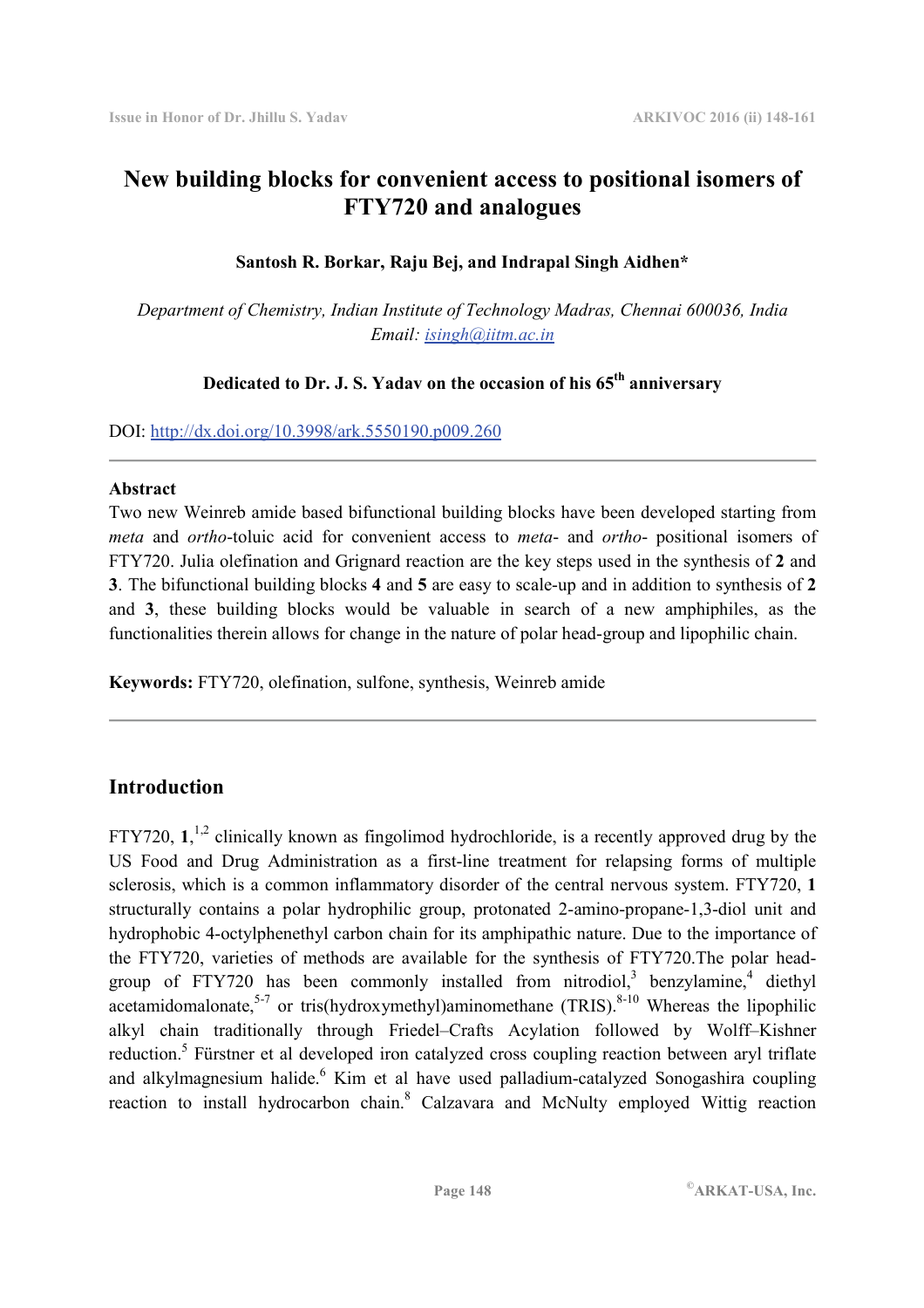between 4-hydroxymethylbenzaldehyde and trialkylphosphoniumbromide to incorporate alkyl chain.<sup>9</sup>

 The synthetic route reported from our group for the synthesis of FTY720 (**1**) installed polar head-group through Wittig, Horner–Wadsworth–Emmons and Julia reaction whereas alkyl chain incorporated through Weinreb amide functionality.<sup>10</sup> In contrast to FTY720, the synthesis of its positional isomer **2** and **3** has been reported only by one method by Kiuchi et al in 2000 during their initial drug discovery process for novel immunosuppressant.<sup>5</sup> In this direction they have synthesized a series of 2-substituted 2-aminopropane-1,3-diols and studied their immunosuppressive effect on rat skin allograft. They have shown synthesis and SAR of analogues of FTY720. As a result of studies they found that FTY720 can be used as a potent drug for organ transplantation. They observed that potency of various analogues was dependent on position of phenyl ring in the hydrocarbon chain and separation of the quaternary carbon and phenyl ring by two carbon atoms. The *ortho*- and *meta*-positional isomers **2** and **3** showed comparatively less activity than FTY720. These findings gave indication that *para*-substitution at phenyl ring is important for the immunosuppressive activity. The (*pro-S*) hydroxymethyl group is essential for potent immunosuppressive activity of FTY720, whereas (*pro-R*) hydroxymethyl group can be replaced by hydroxyethyl, hydroxypropyl, methyl or ethyl groups. Due to the importance and significance of this drug and in the absence of any report towards understanding its interaction with lipid bilayer membrane, efforts were expended towards this objective using fluorescence spectroscopy. Aggregation studies revealed that FTY720 possess efficient aggregating ability in aqueous solutions. Also FTY720 was found to prevent the partitioning of small molecules like 1-naphthol into the lipid bilayer membrane.<sup>11-12</sup> With these results in hand, a need to study the effect of other positional isomers **2** and **3** of FTY720 on the lipid bilayer membrane became interesting and relevant. In this context there was a genuine need for a good synthetic scheme enabling access to these positional isomers of FTY720. In the light of our immediate requirement for **2** and **3**, for studies towards their interaction with lipid membrane there was a need for a robust synthetic route which would not only provide **2** and **3**, but also enable change in nature of polar head-group and lipophilic part in a search towards novel amphiphile, based on FTY720 architecture.



**Figure 1.** Structure of FTY720, positional isomers and building blocks.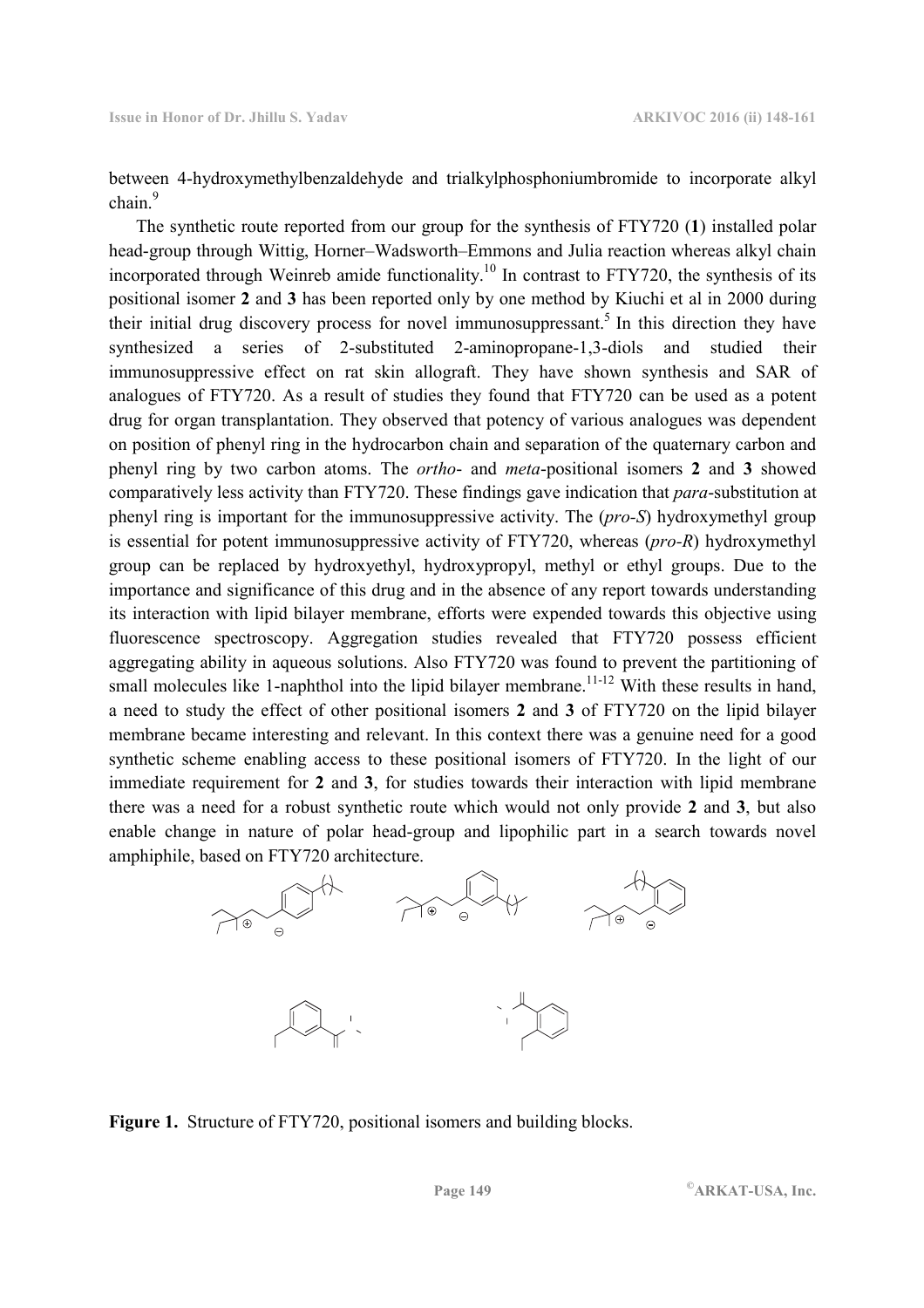The synthesis of positional isomers **2** and **3** was envisaged through building blocks **4** and **5**  easily amenable through simple reactions on cheap and commercially available, *meta*- and *ortho*toluic acids as starting materials. The convenient route developed for the synthesis of **2** and **3** is disclosed herein.

# **Results and Discussion**

 The synthesis of building block **4** and **5** could be easily achieved through simple functional group inter-conversion on toluic acid **6** and **7** respectively (Scheme 1). Synthetic efforts started with conversion of acid **6** and **7** to the corresponding Weinreb amide (WA) **8** and **9** through their acid chloride intermediates in 76% and 70% yield respectively. Reaction of amide **8** and **9** with *N*-bromosuccinimide, resulted in benzylic bromination furnishing the corresponding bromides **10** and **11** in 76 % and 72 % yields respectively. Nucleophilic substitution on the benzylic bromide **10** and **11** with 2-mercaptobenzothiazole afforded sulfide **12** (74%) and **13** (71%), which on oxidation provided the requisite building block **4** and **5** respectively in good yields. Moving towards the projected strategy for the synthesis of **2** and **3**, the known aldehyde **14**<sup>13</sup> was subjected separately to olefination with sulfone **4** and **5** (Scheme 2). To our delight Julia olefination afforded corresponding *E*-alkene products **15** and **16** in 56% and 84% yields respectively. The olefinated products **15** and **16** upon hydrogenation using 10% Pd/C as catalyst in ethyl acetate gave the corresponding alkane WA **17** and **18** in 91-92 % yield. For the incorporation of alkyl chain, the alkane WA **17** and **18** were now treated with heptylmagnesium bromide at 0 °C. In case of **17** as the substrate, the reaction afforded the corresponding ketone **19** in 73% yields, whereas with the isomeric substrate **18**, the anticipated ketone **21** was obtained in 10% yield. Grignard reaction with the substrate **18** afforded an additional product. Careful analysis of the <sup>1</sup>H NMR data for the additional product, particularly the integration values  $[0.898-0.858$  ppm  $(m, 6H)$  and  $1.26-1.35$  ppm  $(m, 16H)$ ], indicated presence of two alkyl residues. The presence of a signal at 205.6 ppm in <sup>13</sup>C-NMR spectrum, hinted against the overaddition product, on the amide functionality.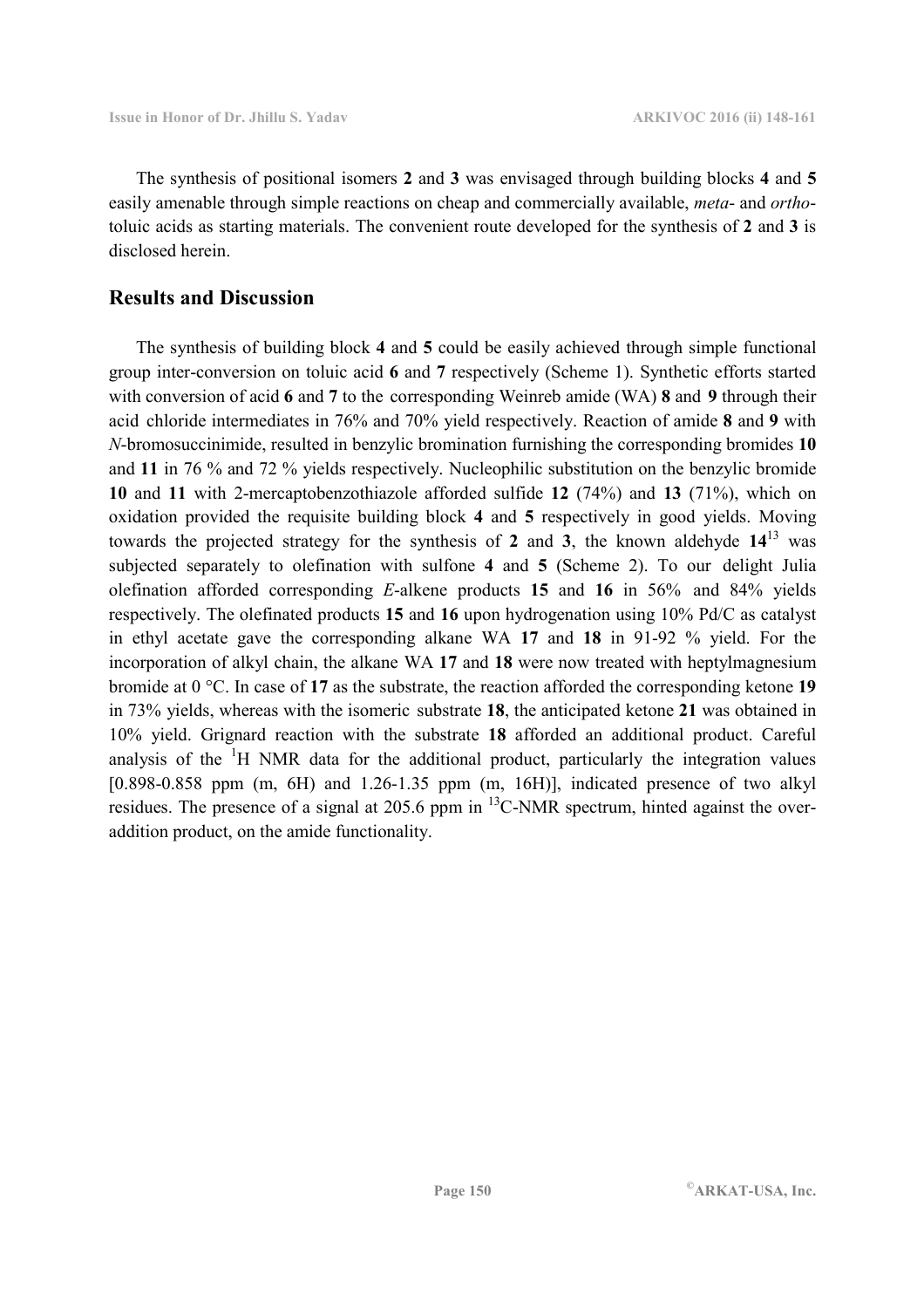

**Scheme 1.** Synthesis of building block **4** and **5.** 



**Scheme 2.** Synthesis of ketone **19** and **22**.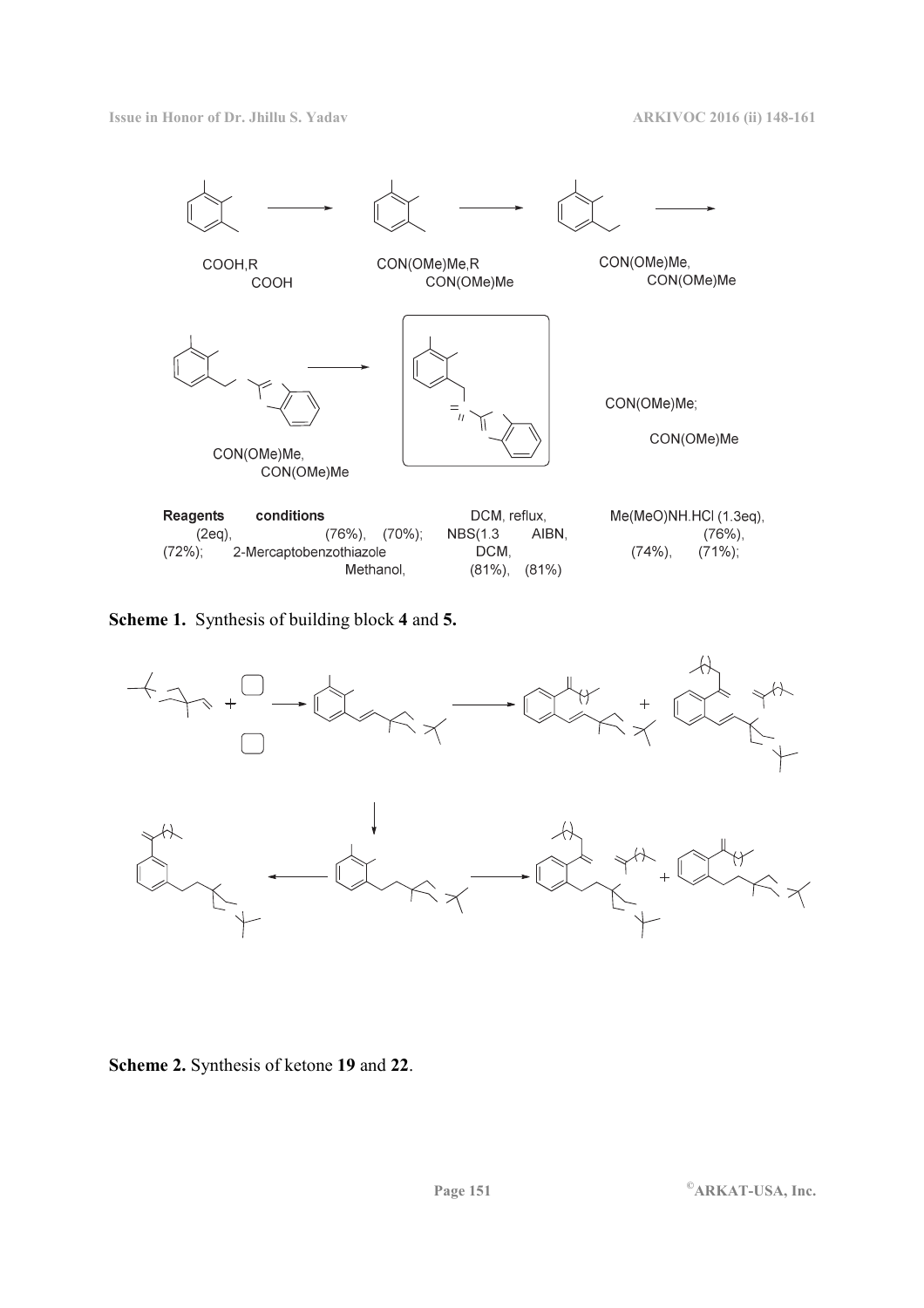However, the conspicuous absence of the *t*-butoxy residue of the NHBoc functionality, hinted addition of the  $CH_3(CH_2)_{6}M \& Br$  on the carbamate functionality, and this was supported by the presence of a signal at  $174.1$  ppm in  $^{13}$ C-NMR spectrum. The DEPT spectrum further confirmed that this signal corresponded to quaternary carbon. Hence the additional product, obtained in 20% yield, besides the desired ketone **21** (10%) was found to be **20**. The ESI mass spectrum also confirmed this understanding.  $m/z$  [M+H]<sup>+</sup>Calcd. For C<sub>30</sub>H<sub>50</sub>NO<sub>4</sub> is 488.3740 found 488.3720. The formation of product **20** resulting from the addition of a second equivalent of Grignard reagent on to carbamate carbonyl functionality was a surprise, because such a process did not occur in the case of *meta*-isomer, substrate **17**. Presuming that the stirring of reaction mixture at room temperature was responsible for the additional addition to carbamate functionality, reaction was conducted at -10 °C. However at this temperature, there was no reaction and starting material was recovered. These results were intriguing, in the light of successful addition of Grignard reagent onto the substrate **17** using same set of reactions and conditions.

 This problem was unique to this substrate **18**, wherein the reaction site had another functionality appended in the vicinity at the *ortho*-position. The obtainment of the product **20** implies that the tetrahedral intermediate **A** resulting from the addition of first equivalent of heptylmagnesium bromide onto WA functionality, initiates internal addition onto the proximate carbamate carbonyl group in case of substrate **18**, thereby facilitating the second addition to the carbamate carbonyl through the sequence,  $\mathbf{A} \rightarrow \mathbf{B} \rightarrow \mathbf{C}$  (Figure 2). With this rational, we contested to use alkene substrate **16**, as a suitable alternative to **18** for the Grignard addition. The *E*geometry of the alkene should probably keep the NHBoc containing residue away from the reaction site. The reaction with heptylmagnesium bromide at 0 °C, indeed resulted in much better yield of the anticipated ketone **22** (48%), although compound **23** resulting from addition of two heptyl-residues was also obtained as a minor component (7%). The formation of double addition product, **23**, could be due to the presence of conformer **16X**, wherein intramolecular displacement of *t*-butoxy can be envisaged as proposed earlier in the intermediate **A** for substrate **18**.

 For validation and further understanding of the arguments presented, the stabilities of conformers  $16(X)$  and  $16(Y)$  were evaluated using Gaussian 09 program.<sup>14</sup> The calculated electronic and thermal energies have shown that conformer **16(X)** is unstable. In addition to **16(Y)** there is another conformer possible, **16(Z)** (Figure 3). The sum of electronic and thermal energies for these conformers, **16(Y)** and **16(Z)** are −889714.4 kcal/mol and −889715.7 kcal/mol respectively. So from this observation we can conclude that formation of product **22** is through the conformers **16(Y)** and/or **16(Z)** collectively.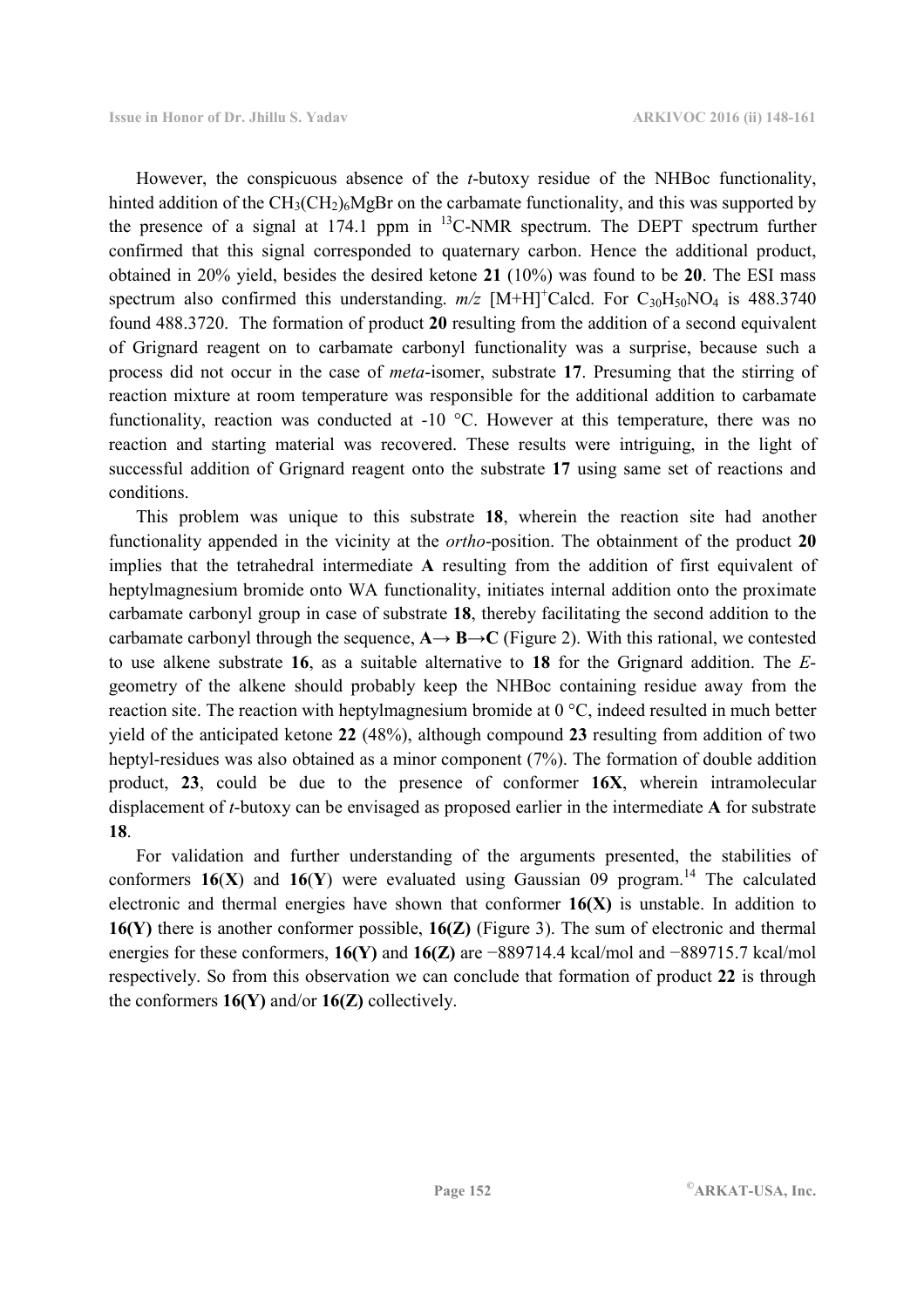**Issue in Honor of Dr. Jhillu S. Yadav ARKIVOC 2016 (ii) 148-161**



**Figure 2.** Rationalisation for the formation of compounds **20** and **23**.



**Figure. 3** Stable conformers of alkene **16**.

 With ketone **19** and **22** in hand, it paved the way for the targeted synthesis of **2** and **3**  (Scheme 3). The ketone functionality of **19** and **22** was reduced by using NaBH4 in methanol to give mixture of benzylic alcohols **24** and **25** respectively in good yields. To effect deoxygenation of benzylic alcohol, the compound **24** was subjected to hydrogenation by using 10% Pd/C in EtOAc/Acetic acid (1:1) mixture as solvent to afford deoxygenated compound **26** (*meta*-isomer) in 78% yield. In case of *ortho*-isomer **25** while deoxygenation, double bond also reduced and we isolated compound **27** in 75% yield. Final removal of acetonide and *N*-Boc protection was accomplished in a single step by treatment with  $TFA/CH_2Cl_2/H_2O$  (2:2:1) at room temperature. The free base of **2** and **3** were converted to their hydrochloride salt by treatment with dry HCl– Et<sub>2</sub>O in THF. The  ${}^{1}H$  and  ${}^{13}C$  NMR spectral data of 2 and 3 was matched with literature reported data.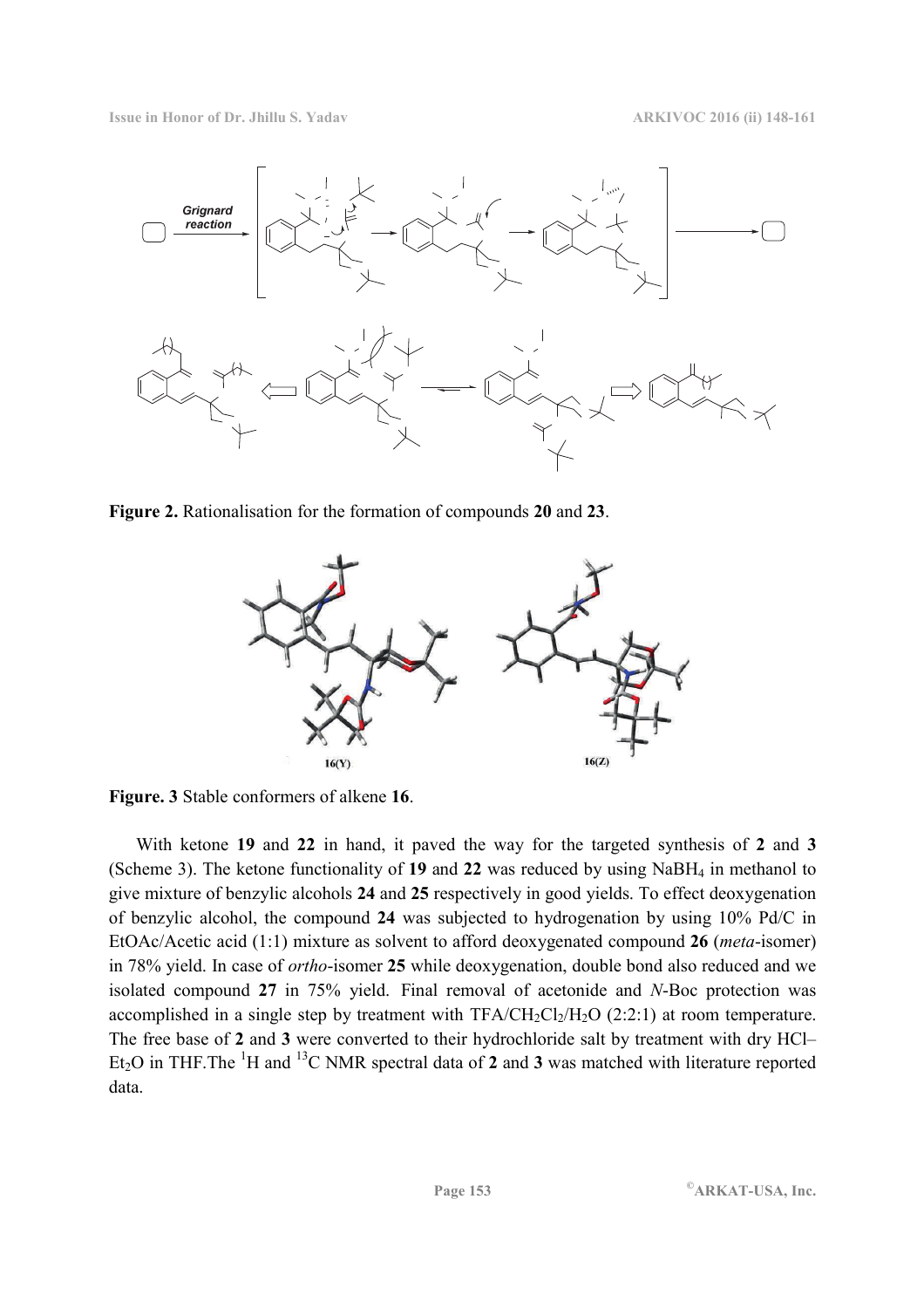

**Scheme 3.** Synthesis of positional isomers of FTY720, **2** and **3**.

# **Conclusions**

Synthesis of two new bifunctional building blocks containing Weinreb amide functionality has been achieved starting from *m-* and *o*-toluic acid. These building blocks are conveniently synthesized on gram scale quantities and have enabled synthesis of positional isomers, **2** and **3** of FTY720. Julia olefination and Grignard reaction are the key steps for the synthesis. This is second synthesis for positional isomers of FTY720. The route has additional inbuilt potential of varying polar head group and lipophilic carbon chain. The aim to study their aggregating ability in aqueous solutions and interaction with lipid bilayer membranes for comparison with FTY720, has been initiated and will be reported elsewhere in due course of time.

# **Experimental Section**

**General.** High resolution NMR experiments were recorded on BRUKER AV 400 FT NMR and AV 500 FT NMR instrument operating at 400 MHz and 500 MHz respectively using tetramethylsilane (TMS) as the internal standard. Infra-Red spectra were recorded using JASCO FT/IR spectrophotometer. High Resolution Mass Spectra (HRMS) were recorded on a MICRO Q TOF mass spectrometer using ESI technique at 10eV. Melting points were determined and are uncorrected. For the reaction purposes and column chromatography, distilled and dry solvents were used. For column chromatography, 100-200 mesh size silica gels were used. All the reactions were followed up by a TLC analysis. This was done using precoated 'MERCK  $F_{254}$ ' plates. The solvent system used throughout, unless otherwise specified, was ethyl acetate-hexane with various percentage of polarity depending on the nature of the substrate. The spot detection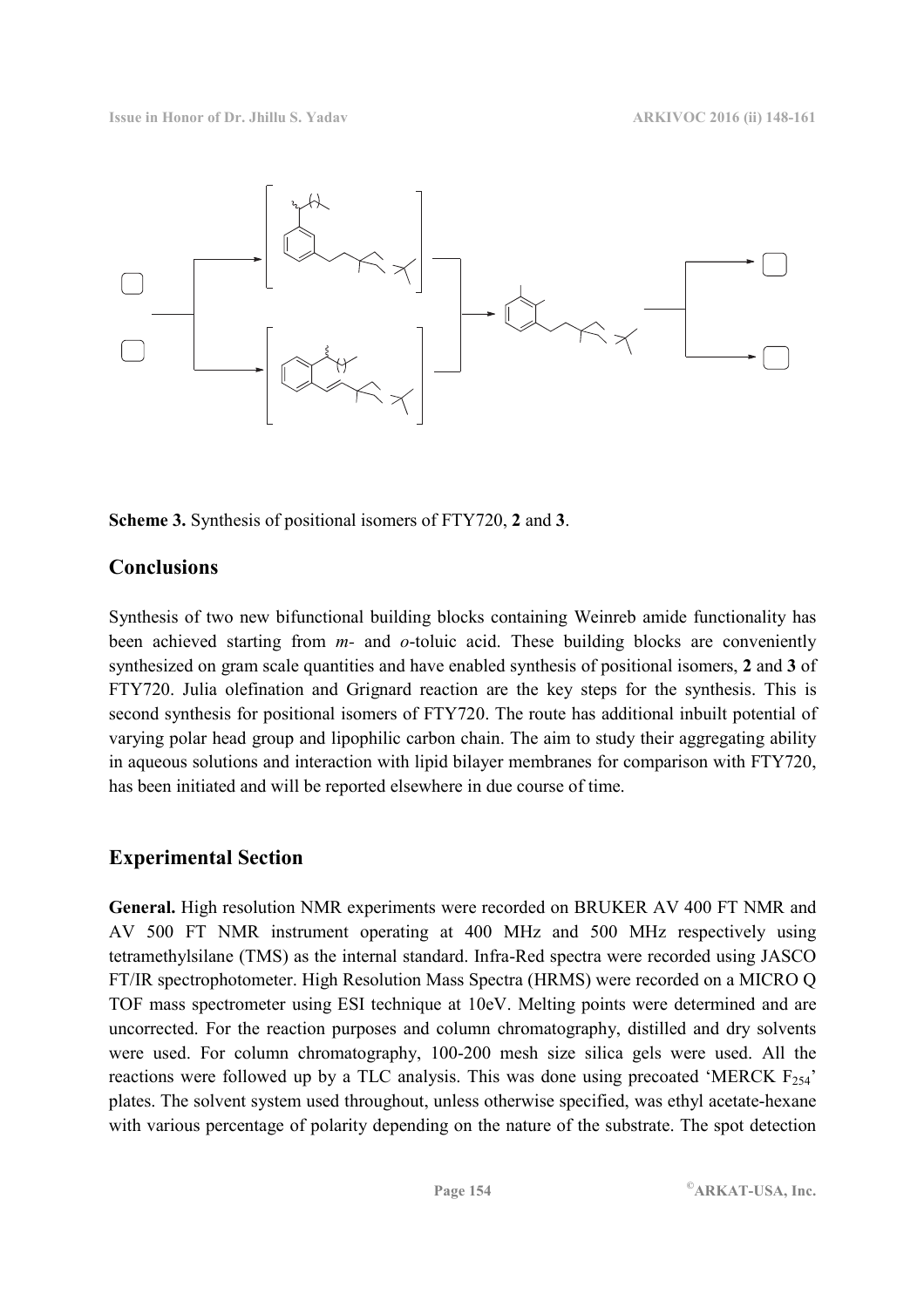on TLC was done by exposure of plate under UV light or dipping in to the solution of Hanessian's stain or ninhydrin stain followed by charring on hot plate.

**3-((Benzothiazol-2-ylthio)methyl)-***N***-methoxy-***N***-methylbenzamide (12).** To a solution of bromo compound **10** (4.020 g, 15.58 mmol) in 41 mL dry DCM (10 vol), 2- Mercaptobenzothiazole (3.130 g, 18.69 mmol) was added, followed by drop wise addition of Et<sub>3</sub>N (5.5 mL, 38.95 mmol) at 0 °C, allowed it to attain room temperature gradually and stirred it for 2 h. Then the reaction mixture was quenched by addition of 2 mL water, organic layer was washed with water and dried over  $Na<sub>2</sub>SO<sub>4</sub>$  and concentrated. The crude product was then subjected to column chromatography using hexanes:ethyl acetate (80:20) to give the pure product **12**. Yellowish liquid; Yield: 74%; R<sub>f</sub>: 0.37 (hexanes: ethyl acetate, 7:3); IR (CHCl<sub>3</sub>): 3024, 2405, 2359, 1654, 1524, 1424, 1216, 928, 770 cm-1; <sup>1</sup>H NMR [CDCl3, 500 MHz]: *δ* 7.88 (d, 1H, *J* 8 Hz, Ar-H), 7.73 (d, 1H, *J* 7.5 Hz, Ar-H), 7.6 (d, 1H, *J* 7.5 Hz, Ar-H), 7.41 (td, 1H, *J*  7.5 Hz, Ar-H), 7.35 (td, 2H, *J* 7.5 Hz, Ar-H), 7.3 (d, 1H, *J* 7.5 Hz, Ar-H), 7.27 (d, 1H, *J* 7.5 Hz, Ar-H), 4.73 (s, 2H, -CH<sub>2</sub>), 3.55 (s, 3H, -OCH<sub>3</sub>), 3.33 (s, 3H, -NCH<sub>3</sub>); <sup>13</sup>C NMR [CDCl<sub>3</sub>, 125] MHz]: *δ* 153.2, 135.4, 134.7, 134.66, 130.7, 129.9, 127.5, 126.1, 126.1, 124.4, 121.7, 121.1, 61.2, 35.0, 34.9; HRMS:  $m/z$  [M+H]<sup>+</sup> Calcd. for C<sub>17</sub>H<sub>17</sub>N<sub>2</sub>O<sub>2</sub>S<sub>2</sub> 345.0731 found 345.0728.

**2-((Benzothiazol-2-ylthio)methyl)-***N***-methoxy-***N***-methylbenzamide (13).** Yellowish liquid; Yield: 71%; R<sub>f</sub>: 0.44 (hexanes: ethyl acetate, 7:3); IR (CHCl<sub>3</sub>): 3020, 2939, 2399, 2354, 1524, 1428, 1214, 924, 760, 672 cm-1; <sup>1</sup>H NMR [CDCl3, 500 MHz]: *δ* 7.88 (d, 1H, *J* 8.0 Hz, Ar-H ), 7.73 (d, 1H, *J* 8.0 Hz, Ar-H), 7.60 (d, 1H, *J* 7.6 Hz, Ar-H), 7.40-7.43 (m, 1H, Ar-H ), 7.34-7.34 (m, 2H, Ar-H), 7.26-7.31 (m, 2H, Ar-H), 4.73 (s, 2H, -CH2), 3.56 (s, 3H, -OCH3), 3.34 (s, 3H, - NCH3); <sup>13</sup>C NMR [CDCl3, 125 MHz]: *δ* 153.1, 135.4, 134.69, 134.61, 130.7, 129.8, 127.5, 126.1, 124.3, 121.6, 121.0, 61.2, 34.9, 32.3, 26.9; HRMS:  $m/z$  [M+H]<sup>+</sup> Calcd. for C<sub>17</sub>H<sub>17</sub>N<sub>2</sub>O<sub>2</sub>S<sub>2</sub> 345.0731 found 345.0730.

**3-((Benzothiazol-2-ylsulfonyl)methyl)-***N***-methoxy-***N***-methylbenzamide (4).** To a solution of **12** (3.900 g, 11.32 mmol) in 39 mL methanol (10 vol), Sodium tungstate dihydrate (3.730 g, 11.32 mmol) was added, followed by addition of  $H_2O_2$  (19.2 mL) at room temperature and allowed to stir for 12 h. After completion of reaction, solvent was evaporated and the organic materials were extracted in ethyl acetate, washed with water. The combined organic layer was then dried over  $Na<sub>2</sub>SO<sub>4</sub>$  and concentrated to get crude compound which was purified by column chromatography to get pure compound **4**. White solid; mp 98-100 °C Yield: 81%; R*<sup>f</sup>* : 0.14 (hexanes: ethyl acetate, 7:3); IR (CHCl3):3208**,** 3018, 2355, 1707, 1508, 1335, 1216, 929, 775, 750 cm-1; <sup>1</sup>H NMR [CDCl3, 400 MHz]: *δ* 8.25 (d, 1H, *J* 8.4 Hz, Ar-H), 7.93 (d, 1H, *J* 8.0 Hz, Ar-H), 7.63-7.67 (m, 3H, Ar-H), 7.58 (td, 1H, *J*1 8.0 Hz, *J*2 1.2 Hz, Ar-H), 7.38 (d, 1H, *J* 7.6 Hz, Ar-H), 7.33 (t, 1H, *J* 8.0 Hz, Ar-H), 4.79 (s, 2H, -CH2), 3.41 (s, 3H, -OCH3), 3.27 (s, 3H, -NCH3); <sup>13</sup>C NMR [CDCl<sub>3</sub>, 100 MHz] δ 168.8, 165.2, 152.7, 137.1, 135.0, 133.3, 131.1, 129.4, 128.9, 128.3, 127.9, 126.3, 125.7, 122.4, 61.2, 60.8, 33.7; HRMS:  $m/z$  [M+H]<sup>+</sup> Calcd. for C<sub>17</sub>H<sub>17</sub>N<sub>2</sub>O<sub>4</sub>S<sub>2</sub> 377.0630 found 377.0618.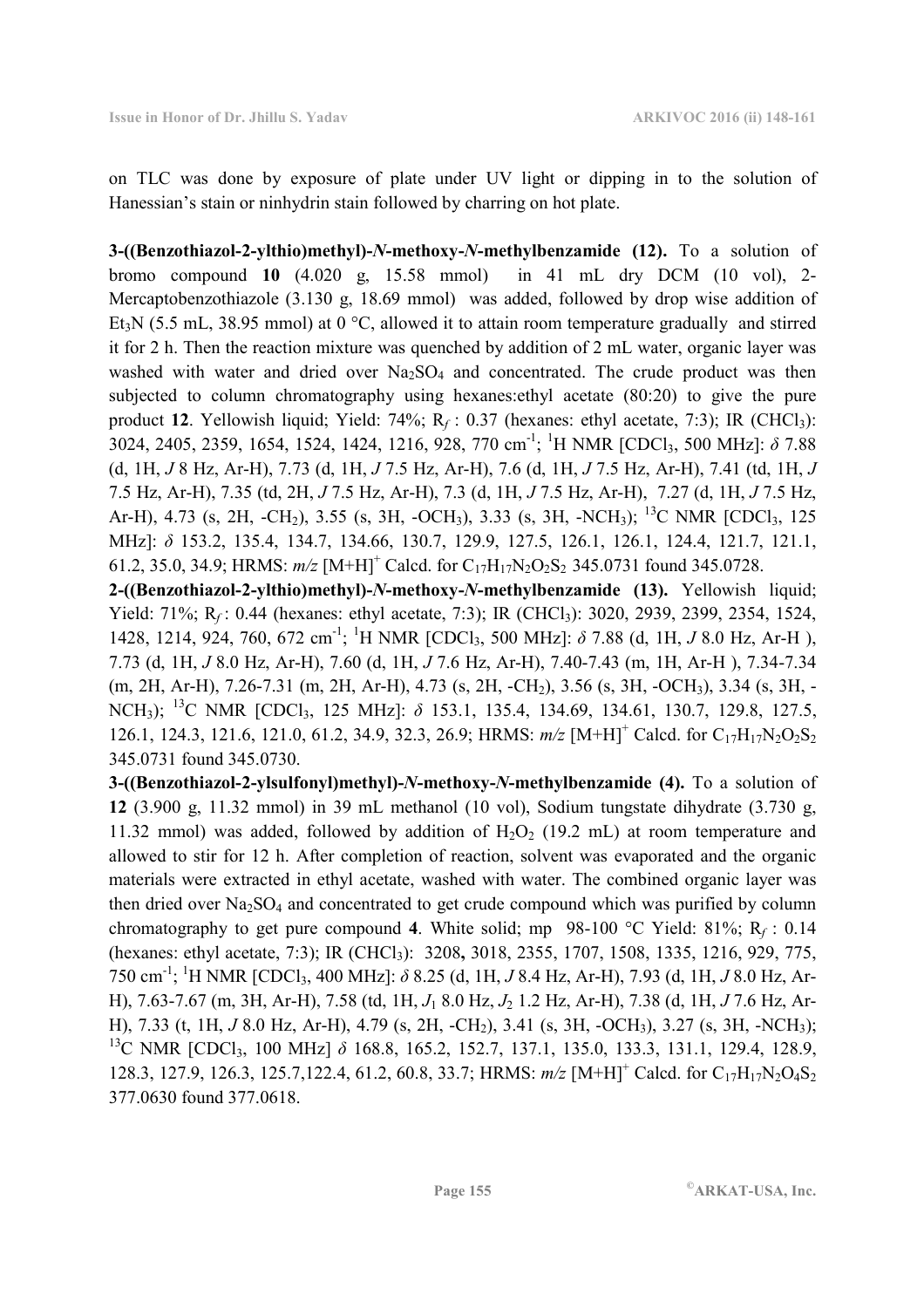**3-((Benzo[***d***]thiazol-2-ylsulfonyl)methyl)-***N***-methoxy-***N***-methylbenzamide (5).** White solid; mp : 92-94 °C; Yield : 81% R<sub>f</sub> 0.14 (hexanes: ethyl acetate, 7:3); IR (CHCl<sub>3</sub>): 3210, 3018, 2359, 1651, 1335, 1213, 1017, 925, 869, 760 cm-1; <sup>1</sup>H NMR [CDCl3, 500 MHz]: *δ* 8.24 (dt, 1H, *J*1 8.0 Hz, *J*2 1.0 Hz, Ar-H), 7.96 (dd, 1H, *J*1 7.5 Hz , *J*2 0.5 Hz, Ar-H), 7.64 (td, 1H, *J*1 8.0 Hz, *J*<sup>2</sup> 1.0 Hz, Ar-H), 7.58 (td, 1H, *J*1 8.0 Hz, *J*2 1.0 Hz, Ar-H) , 7.47 (s, 1H, Ar-H), 7.31-7.39 (m, 3H, Ar-H), 5.14 (s, 2H, -CH<sub>2</sub>), 3.62 (bs, 3H, -OCH<sub>3</sub>), 3.34 (s, 3H, -NCH<sub>3</sub>); <sup>13</sup>C NMR [CDCl<sub>3</sub>, 125] MHz]: *δ* 165.6, 152.8, 137.1, 133.3, 1130.2, 28.8, 128.2, 127.8, 126.3, 125.72, 125.66, 124.96, 122.43, 122.38, 61.2, 57.6, 29.8; HRMS:  $m/z$  [M+H]<sup>+</sup> Calc. for C<sub>17</sub>H<sub>17</sub>N<sub>2</sub>O<sub>4</sub>S<sub>2</sub> 377.0630 found 377.0624.

#### **(***E***)-***ter***t-Butyl(5-(3-(methoxy(methyl)carbamoyl)styryl)-2,2-dimethyl-1,3-dioxan-5-**

**yl)carbamate (15).** To a suspension of NaH (0.248 g, 4.14 mmol) in dry DMF, a solution of sulfone **4** (1.560 g, 4.14 mmol) was added at 0 °C. Immediately colour of the reaction mixture changes to yellow. After 5-10 mins, a solution of aldehyde **14** (1.500 g, 5.79 mmol) in dry DMF was added to the reaction mixture. Then reaction mixture was allowed to warm at room temperature and stirred for 4 h. After that reaction mixture was quenched by adding 5 mL saturated NH4Cl solution. The aqueous layer was extracted with 50 mL ethyl acetate, washed with brine (2 times). The combined organic layer was dried over  $Na<sub>2</sub>SO<sub>4</sub>$  and concentrated to get crude product, which was subjected to column chromatography to get pure compound **15**. Yellowish gummy; Yield: 56%; R<sub>f</sub>: 0.37 (hexanes: ethyl acetate, 1:1); IR (CHCl<sub>3</sub>): 3018, 2955, 2404, 2359, 1651, 1521, 1213, 764, 670 cm-1; <sup>1</sup>H NMR [CDCl3, 500 MHz], *δ* 7.65 (s, 1H, Ar-H), 7.51 (d, 1H, *J* 7.5 Hz, Ar-H), 7.43 (d, 1H, *J* 8.0 Hz, Ar-H), 7.32 (t, 1H, *J* 8.0 Hz, Ar-H), 6.54 (d, 1H, *J* 16.5 Hz, olefin-H), 6.24 (d, 1H, *J* 16.5 Hz, olefin-H), 5.27 (s, 1H, N-H), 3.97 (d, 2H, *J*  11.5 Hz, equatorial-H), 3.90 (d, 2H, *J* 11.5 Hz, axial-H), 3.53 (s, 3H, -OCH3), 3.34 (s, 3H, - NCH3), 1.48 (s, 3H), 1.46 (s, 3H), 1.43 (s, 9H); <sup>13</sup>C NMR [CDCl3, 125 MHz]: *δ* 169.8, 155.0, 136.6, 134.5, 129.8, 129.2, 128.6, 128.3, 127.4, 126.4, 98.5, 66.2, 61.2, 53.2, 33.9, 28.5, 27.8, 19.5; HRMS:  $m/z$  [M+H]<sup>+</sup> Calcd. for C<sub>22</sub>H<sub>33</sub>N<sub>2</sub>O<sub>6</sub>421.2339 found 421.2350.

### **(***E***)-***tert***-butyl(5-(2-(methoxy(methyl)carbamoyl)styryl)-2,2-dimethyl-1,3-dioxan-5-**

**yl)carbamate (16)**. White solid; mp 68-70 °C; Yield : 84%; R*<sup>f</sup>* 0.64 (hexanes: ethyl acetate, 5:5); IR (CHCl<sub>3</sub>): 3210, 3021, 2931, 2359, 1707, 1508, 1213, 1017, 925, 764 cm<sup>-1</sup>; <sup>1</sup>H NMR [CDCl3, 500 MHz]: *δ* 7.51 (d, 1H, *J* 8.0 Hz, Ar-H), 7.33 (t, 1H, *J* 8.0 Hz, Ar-H), 7.23-7.27 (m, 2H, Ar-H), 6.62 (d, 1H, *J* 16.5 Hz, olefin-H), 6.21 (d, 1H, *J* 16.0 Hz, olefin-H), 5.21 (s, 1H, N-H), 3.95 (d, 2H, *J* 11.5 Hz, equatorial-H), 3.86 (d, 2H, *J* 11.5 Hz, axial-H), 3.46 (s, 3H, -OCH3), 3.26 (s, 3H, -NCH3), 1.45 (s, 3H), 1.44 (s, 3H) 1.42 (s, 9H); <sup>13</sup>C NMR [CDCl3, 125 MHz]: *δ* 154.8, 134.2,133.95, 130.9, 129.5, 127.5, 126.9, 125.9,125.1, 98.4, 66.1, 61.2, 53.1, 29.8, 29.7, 27.8, 19.5; HRMS:  $m/z$  [M+H]<sup>+</sup> Calcd. for C<sub>22</sub>H<sub>33</sub>N<sub>2</sub>O<sub>6</sub> 421.2339 found 421.2318.

### *tert***-Butyl(5-(3-(methoxy(methyl)carbamoyl)phenylethyl)-2,2-dimethyl-1,3-dioxan-5yl)-**

**carbamate (17).** To a solution of compound **15** (1.210 g, 2.89 mmol) in 8.7 mL ethyl acetate, Pd/C (0.243 g, 20 wt%) was added and reaction mixture was stirred under  $H_2$  atmosphere for 12 h at room temperature. Then reaction mixture filtered through celite pad, concentrated under vacuum to get pure compound **17**. White solid; mp 78-80 °C; Yield: 92%; R*<sup>f</sup>* : 0.37 (hexanes: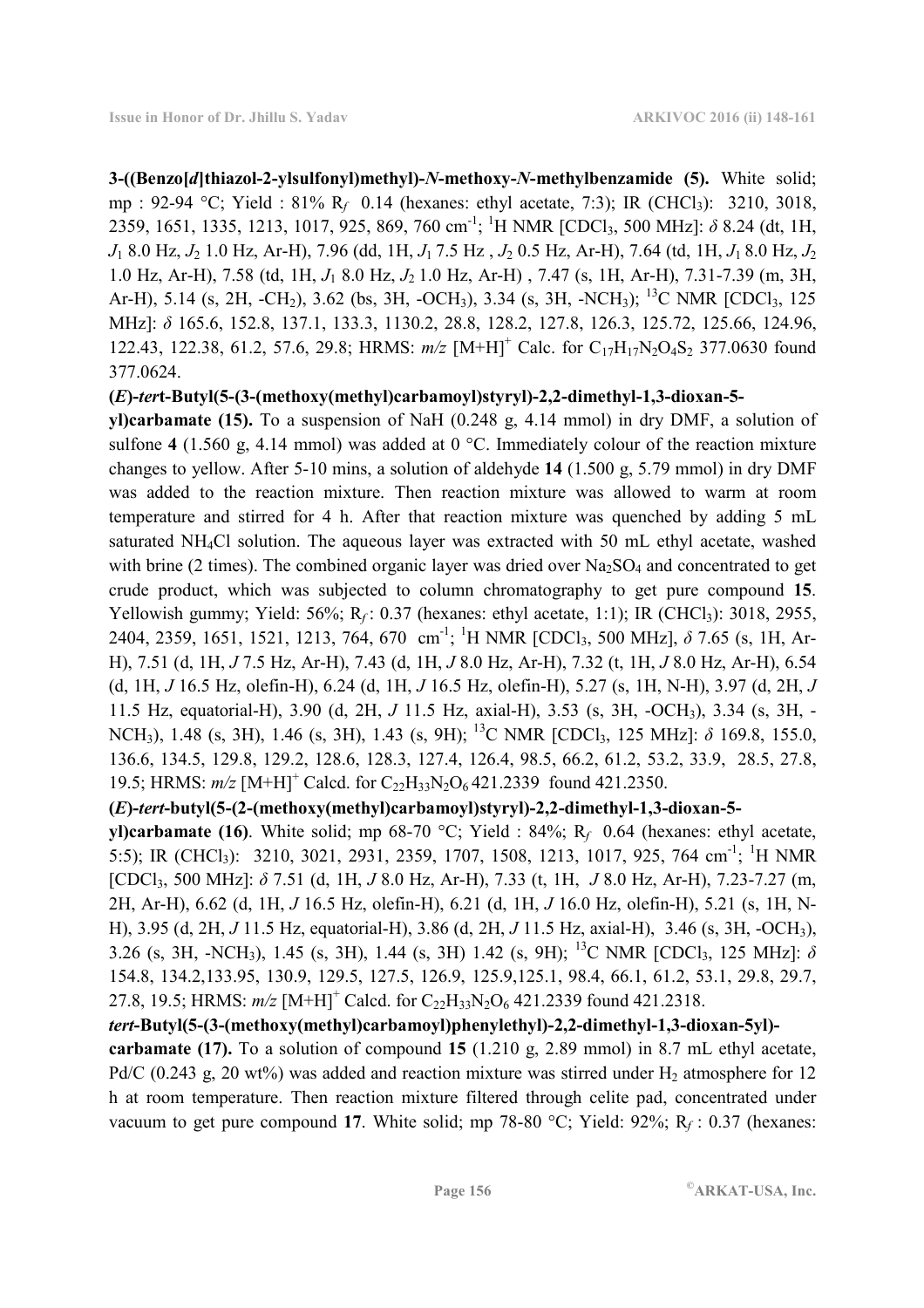ethyl acetate, 1:1); IR (CHCl<sub>3</sub>): 3208, 3015, 2363, 1707, 1508, 1420, 1328, 1213, 1017, 925, 768 cm<sup>-1</sup>; <sup>1</sup>H NMR [CDCl<sub>3</sub>, 500 MHz]: δ 7.45-7.46 (m, 2H, Ar-H), 7.26-7.30 (m, 2H, Ar-H), 5.01 (s, 1H, N-H) , 3.89 (d, 2H, *J* 12.0 Hz, equatorial-H), 3.68 (d, 2H, *J* 11.5 Hz, axial-H), 3.55 (s, 3H, - OCH<sub>3</sub>), 3.33 (s, 3H, -NCH<sub>3</sub>), 2.57-2.61 (m, 2H, -CH<sub>2</sub>), 1.97-2.00 (m, 2H, -CH<sub>2</sub>), 1.46 (s, 9H), 1.43 (s, 3H), 1.41(s, 3H); <sup>13</sup>C NMR [CDCl3, 125 MHz]: *δ* 170.2, 142.0, 134.4, 130.1, 128.24, 128.18, 125.8, 98.6, 66.4, 61.2, 51.1, 60.5, 33.6, 32.1, 29.8, 29.1, 28.6; HRMS: *m/z* [M+H]<sup>+</sup> Calcd. for C<sub>22</sub>H<sub>35</sub>N<sub>2</sub>O<sub>6</sub> 423.2495 found 423.2486.

*tert***-Butyl(5-(2-(methoxy(methyl)carbamoyl)phenylethyl)-2,2-dimethyl-1,3-dioxan-5-yl) carbamate (18).** Gummy liquid, Yield :  $91\%$ ; R<sub>f</sub> : 0.67 (hexanes: ethyl acetate, 1:1); IR (CHCl<sub>3</sub>): 3716, 3025, 2359, 1710, 1662, 1508,1216, 1024, 929,768 cm-1; <sup>1</sup>H NMR [CDCl3, 500 MHz]: *δ* 7.17-7.32 (m, 4H, Ar-H) 5.14 (s, 1H, N-H), 3.98 (d, 2H, *J* 9.5 Hz, equatorial-H), 3.63 (d, 2H, *J* 11.5 Hz, axial-H), 3.51 (s, 3H, -OCH3), 3.29 (s, 3H, -NCH3), 2.54 (t, 2H, *J* 8.5 Hz, -CH2), 1.98- 2.01 (m, 2H, -CH2), 1.42-1.44 (m, 12H), 1.39 (s, 3H); <sup>13</sup>C NMR [CDCl3, 125 MHz]: *δ* 157.1, 155.0, 139.3, 134.7, 129.6, 126.4, 125.8, 98.4, 97.4, 79.2, 66.0, 62.5, 61.2, 51.8, 33.6, 28.4, 26.7, 26.5, 21.0 14.2; HRMS:  $m/z$  [M+H]<sup>+</sup> Calcd. for C<sub>22</sub>H<sub>35</sub>N<sub>2</sub>O<sub>6</sub> 423.2495 found 423.2515.

*tert***-Butyl(2,2-Dimethyl-5-(3-octanoylphenylethyl)-1,3-dioxan-5-yl)carbamate (19).** The Grignard reagent was prepared by heating Mg turnings with a piece of  $I_2$  under vacuum. Then dry THF was added to it followed by heptyl bromide (1.2 mL, 7.60 mmol). Then this mixture was heated at 60 °C for 15-20 min till Mg dissolved. To this solution a solution of amide **17**  $(0.640 \text{ g}, 1.52 \text{ mmol})$  was added at  $0 \degree C$  in inert atmosphere. Then reaction mixture was warmed to room temperature and stirred for 3 h. Subsequent quenching of the reaction mixture was achieved by addition of saturated solution of ammonium chloride. The aqueous layer was extracted with ethyl acetate (20 mL $\times$  3). Combined organic layer was washed with water (20 mL  $\times$  2), dried over Na<sub>2</sub>SO<sub>4</sub> and concentrated to get crude product. Then the crude product was subjected to column chromatography using hexanes: ethyl acetate (92:8) mixture to get pure compound **19**. White solid; mp 54-56 °C Yield: 73%; R*<sup>f</sup>* : 0.74 (hexanes: ethyl acetate, 7:3); IR  $(CHCl<sub>3</sub>)$ : 3015, 2398, 1703, 1525, 1420, 1206, 929, 760, 673 cm<sup>-1</sup>; <sup>1</sup>H NMR  $[CDCl<sub>3</sub>, 400 MHz]$ : *δ* 7.74-7.76 (m, 2H, Ar-H), 7.32-7.38 (m, 2H, Ar-H), 5.02 (s, 1H, N-H), 3.89 (d, 2H, *J* 11.6 Hz, equatorial-H), 3.69 (d, 2H, *J* 11.6 Hz, axial-H), 2.93 (t, 2H, *J* 7.6 Hz, -COCH2) 2.62 (t, 2H, *J* 8.4 Hz, -CH2 ), 1.99 (t, 2H, *J* 8.0 Hz, -CH2), 1.71 (t, 2H, *J* 7.2 Hz , -CH2), 1.47 (s, 9H), 1.43 (s, 3H, - CH<sub>3</sub>), 1.41 (s, 3H, -CH<sub>3</sub>), 1.25-1.33 (m, 8H), 0.86-0.89 (m, 3H); <sup>13</sup>C NMR [CDCl<sub>3</sub>, 100 MHz]:  $\delta$ 200.9, 155.05, 142.7, 137.4, 133.1, 128.8, 128.0, 126.0, 98.6, 79.6, 66.5, 63.2, 51.8, 38.8, 33.7, 31.8, 29.5, 29.3, 29.1, 28.6, 25.8, 24.5, 22.7, 19.9, 14.2; HRMS: *m/z* [M+H]<sup>+</sup> Calcd. for C<sub>27</sub>H<sub>44</sub>NO<sub>5</sub> 462.3219 found 462.3237.

*N***-(2,2-Dimethyl-5-(2-octanoylphenethyl)-1,3-dioxan-5-yl)octanamide (20).** Gummy liquid; Yield: 20%; R<sub>f</sub>: 0.5 (hexanes: ethyl acetate, 8:2); IR (CHCl<sub>3</sub>): 3019, 2966, 2401, 2360, 1653, 1520, 1424, 1215, 928, 752 cm-1; <sup>1</sup>H NMR [CDCl3, 500 MHz]: *δ* 7.69(dd, 1H, *J*1 7.5 Hz, *J*2 1.0 Hz, Ar-H), 7.41 (td, 1H, *J*1 7.5 Hz, *J*2 1.0 Hz, Ar-H), 7.26-7.32 (m, 2H, Ar-H), 6.62 (s, 1H, N-H), 4.45 (d, 2H, *J* 11.5 Hz, equatorial-H), 3.58 (d, 2H, *J* 11.5 Hz, axial-H), 2.92 (t, 2H, *J* 7.5 Hz, - COCH2), 2.74 (t, 2H, *J* 8.5 Hz, -CH2), 2.28 (t, 2H, *J* 8.0 Hz, -CH2), 2.04 (t, 2H, *J* 8.0 Hz, -CH2),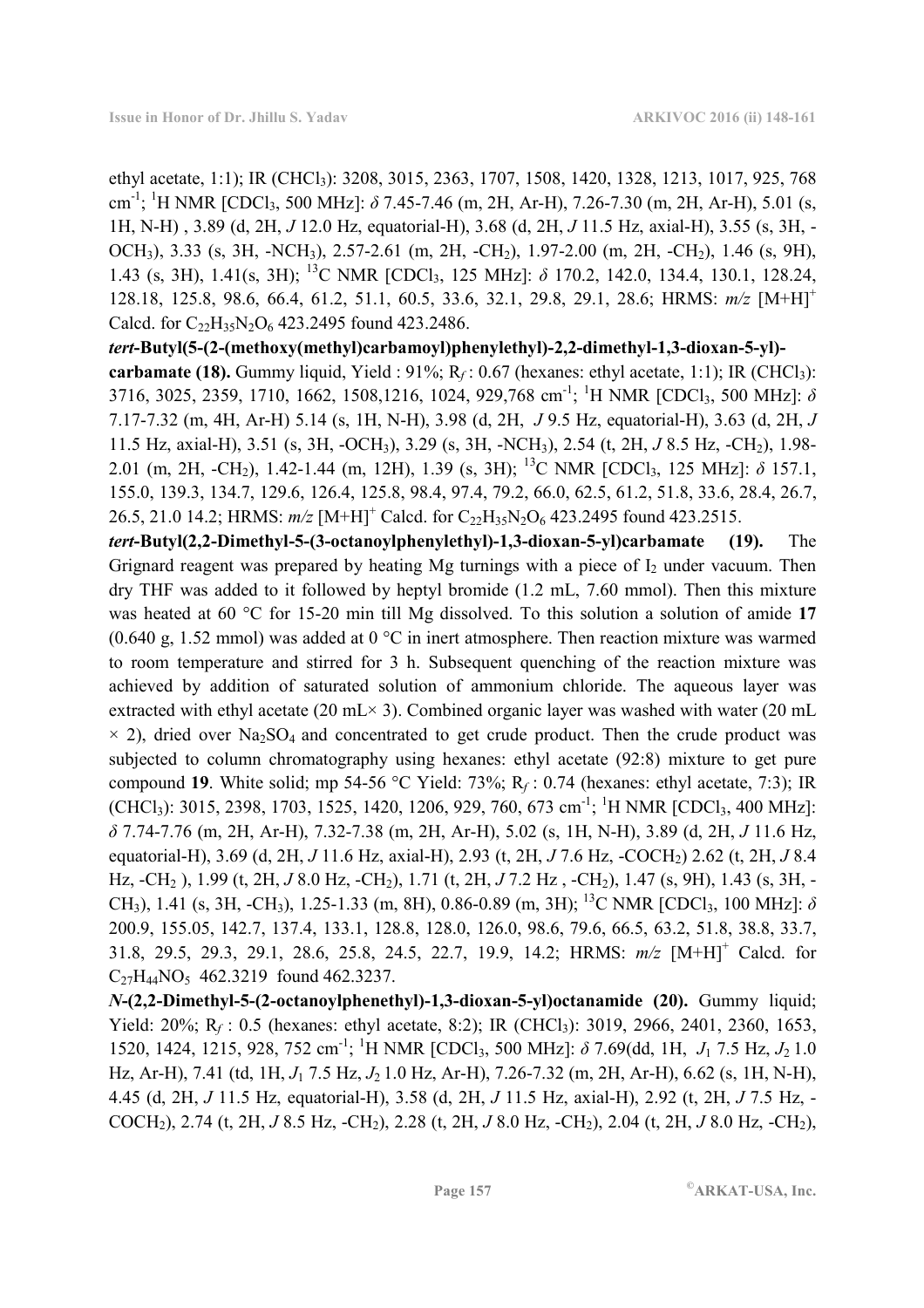1.65-1.72 (m, 4H,–CH2), 1.52 (s, 3H, -CH3), 1.43 (s, 3H, -CH3), 1.25-1.38 (m, 16H), 0.86-0.90 (m, 6H, -CH3 terminal); <sup>13</sup>C NMR [CDCl3, 125 MHz]: *δ* 205.4, 174.1, 142.5, 137.0, 131.91, 131.88, 129.2, 126.2, 98.4, 64.6, 53.0, 41.7, 37.7, 34.8, 31.8, 29.34, 29.3, 29.2, 27.9, 26.0, 24.6, 24.5, 23.4, 22.7, 14.2; HRMS:  $m/z$  [M+H]<sup>+</sup> Calcd. for C<sub>30</sub>H<sub>50</sub>NO<sub>4</sub> 488.3740 found 488.3720.

*tert***-Butyl(2,2-Dimethyl -5-(2-octanoylphenylethyl)-1,3-dioxan-5-yl)carbamate (21).** White solid; mp 116 °C; Yield : 10%; R<sub>f</sub> : 0.80 (hexanes: ethyl acetate, 8:2); IR (CHCl<sub>3</sub>): 3709, 3593, 3204, 3015, 2927, 2398, 2359, 1707, 1518, 1213, 1017, 929, 754, 670 cm<sup>-1</sup>; <sup>1</sup>H NMR [CDCl<sub>3</sub>, 500 MHz]: *δ* 7.61 (dd, 1H, *J*1 7.7 Hz, *J*2 0.85 Hz, Ar-H), 7.38 (td, 1H, *J*1 7.5 Hz, *J*2 1.2 Hz, Ar-H), 7.23-7.29 (m, 2H, Ar-H), 5.37 (s, 1H, N-H), 4.08 (d, 2H, *J* 10.8 Hz, equatorial-H), 3.69 (d, 2H, *J* 12.0 Hz, axial-H), 2.88 (t, 2H, *J* 7.5 Hz, -COCH2), 2.72 (t, *J* 8.4 Hz, 2H, -CH2), 1.96 (t, 2H, *J* 8.3 Hz, -CH2), 1.66-1.72 (m, 2H,–CH2), 1.48 (s, 9H), 1.47 (s, 3H, -CH3), 1.43 (s, 3H , - CH<sub>3</sub>), 1.25-1.34 (m, 8H), 0.88 (t, 3H, *J* 7.0 Hz, -CH<sub>3</sub> terminal); <sup>13</sup>C NMR [CDCl<sub>3</sub>, 125 MHz]: *δ* 205.1, 155.1, 142.3, 137.9, 134.4, 131.6,128.7, 126.0, 98.4, 65.9, 63.2, 62.2, 51.9, 41.9, 34.4, 32.9, 31.8, 29.4, 29.3, 28.6, 27.6, 26.5, 24.7, 22.7, 21.2, 14.2; HRMS: *m/z* [M+Na]<sup>+</sup> Calcd. for C<sub>27</sub>H<sub>43</sub>NO<sub>5</sub>Na 484.3039 found 484.3026.

 **(***E***)-tert-Butyl (2,2-dimethyl-5-(2-octanoylstyryl)-1,3-dioxan-5-yl)carbamate (22).** White solid; mp 68 °C; Yield : 48%; R<sub>f</sub> : 0.63 (hexanes: ethyl acetate, 8:2); IR (CHCl<sub>3</sub>): 3210, 3018, 2938, 2359, 1701, 1510, 1213, 1020, 925, 775 cm-1; <sup>1</sup>H NMR [CDCl3, 400 MHz], *δ* 7.56 (dd, 1H, *J*1 7.6 Hz, *J*2 0.8 Hz, Ar-H), 7.52 (d, 1H, *J* 8.0 Hz, Ar-H), 7.40 (td, 1H, *J*1 7.6 Hz, *J*2 0.8 Hz, Ar-H), 7.29 (td, 1H, *J*1 7.6 Hz, *J*2 0.8 Hz, Ar-H), 6.97 (d, 1H, *J* 16.4 Hz, olefin-H), 6.13 (d, 1H, *J*  16.4 Hz, olefin-H), 5.26 (s, 1H, N-H), 3.91-4.01 (m, 4H, -CH2), 2.86 (t, 2H, *J* 7.6 Hz, -COCH2), 1.64-1.71 (m, 2H,–CH2), 1.49 (s, 3H, -CH3), 1.46 (s, 3H, -CH3), 1.44 (s, 9H), 1.26-1.35 (m, 8H, - CH<sub>2</sub>), 0.87 (t, 3H, *J* 7.2 Hz, -CH<sub>3</sub> terminal); <sup>13</sup>C NMR [CDCl<sub>3</sub>, 100 MHz]:  $\delta$  205.2, 154.96, 137.8, 136.6, 131.3, 131.2, 129.4, 128.2, 127.9, 127.5, 98.4, 79.7, 66.3, 53.1, 42.2, 31.8, 29.4, 29.3, 28.6, 28.1, 24.7, 22.7, 19.4, 14.2; HRMS:  $m/z$  [M+Na]<sup>+</sup> Calcd for C<sub>27</sub>H<sub>41</sub>NO<sub>5</sub>Na 482.2882 found 482.2873.

**(***E***)-***N***-(2,2-Dimethyl-5-(2-octanoylstyryl)-1,3-dioxan-5-yl)octanamide (23).** Gummy liquid; Yield: 7%; R<sub>f</sub>: 0.42 (hexanes: ethyl acetate, 8:2); IR (CHCl<sub>3</sub>): 3204, 3021, 2361, 1700, 1509, 1215, 925, 781 cm-1; <sup>1</sup>H NMR [CDCl3, 400 MHz]: *δ* 7.57 (dd, 1H, *J*1 7.6 Hz, *J*2 1.2 Hz, Ar-H); 7.53 (d, 1H, *J* 7.6 Hz, Ar-H), 7.39 (td, 1H, *J*1 8.0 Hz, *J*2 1.2 Hz, Ar-H), 7.28 (td, 1H, *J*1 7.6 Hz, *J*<sup>2</sup> 1.2 Hz, Ar-H), 6.92 (d, 1H, *J* 16.4 Hz, olefin-H), 6.18 (d, 1H, *J* 16.4 Hz, olefin-H), 6.08 (s, 1H, N-H), 4.08 (d, 2H, *J* 12.0 Hz, equatorial-H), 3.93 (d, 2H, *J* 12.0 Hz, axial-H), 2.86 (t, 2H, *J*  7.6Hz, -CH2), 2.23 (t, 2H, *J* 8.0 Hz, -CH2), 1.61-1.71 (m, 4H, –CH2), 1.49 (s, 3H, -CH3), 1.44(s, 3H,  $-CH_3$ ), 1.26-1.33 (m, 16H), 0.86-0.89 (m, 6H,  $-CH_3$  terminal); <sup>13</sup>C NMR [CDCl<sub>3</sub>, 100] MHz]: *δ* 205.2, 173.3, 137.5, 136.7, 131.5, 130.5, 129.3, 128.3, 128.1, 127.5, 98.5, 66.0, 53.7, 42.0, 37.4, 31.8, 29.4, 29.27, 29.17, 28.5, 25.95, 24.7, 22.7, 19.0, 14.2; HRMS: *m/z* [M+H]<sup>+</sup> Calcd. for C<sub>30</sub>H<sub>48</sub>NO<sub>4</sub> 486.3583 found 486.3594.

*tert***-Butyl (5-(3-octyl)phenylethyl)-2,2-dimethyl-1,3-dioxan-5-yl)carbamate (26).** The mixture of alcohol **24** (0.200 g, 0.43 mmol) was dissolved in mixture of acetic acid and ethyl acetate 2 mL  $(1:1)$ . Then Pd/C  $(0.046 \text{ g}, 10 \text{ mol})$  was added to it, and reaction mixture was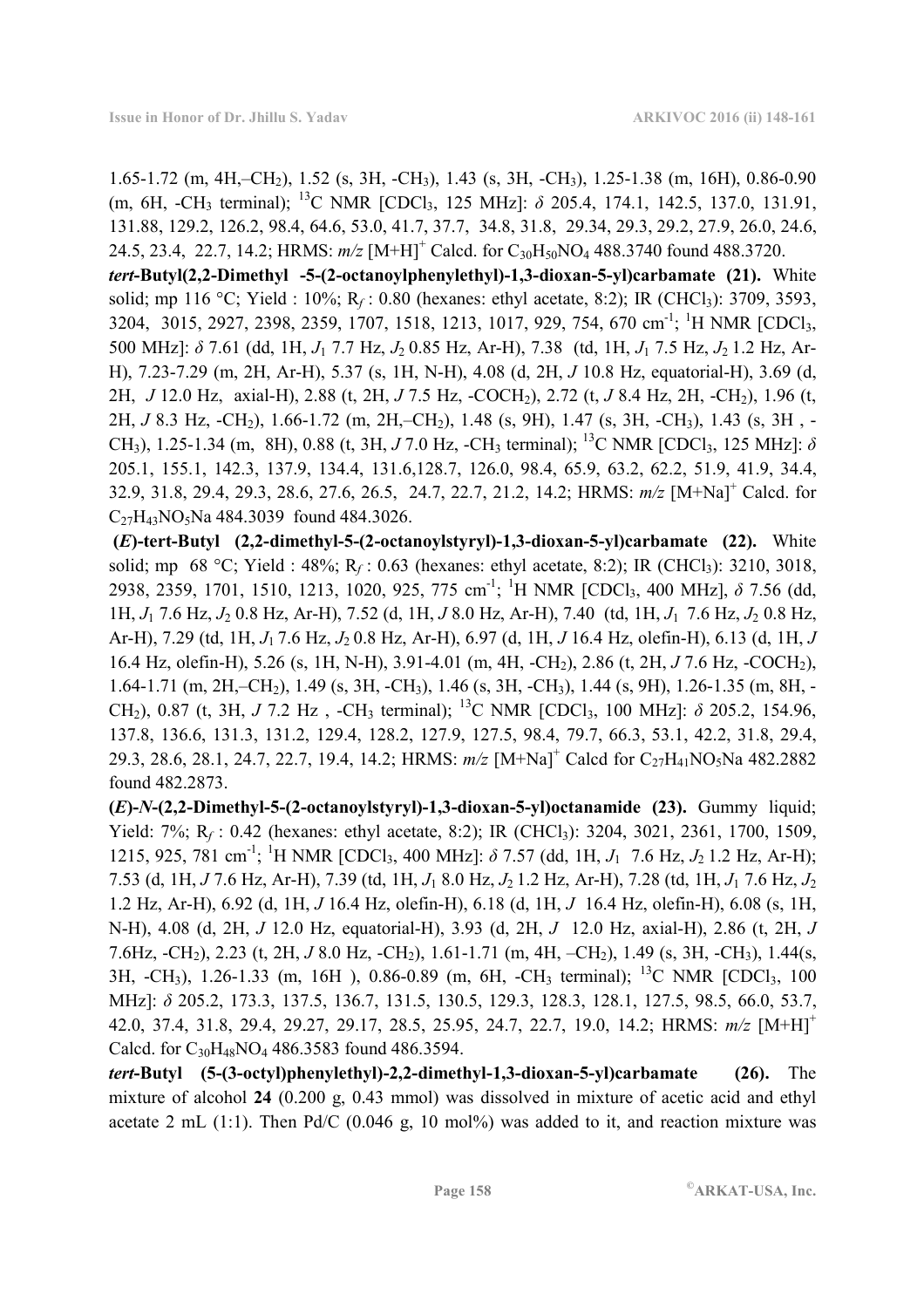stirred for 12 h in  $H_2$  atmosphere at room temperature. Then reaction mixture was filtered through celite pad, concentrated under vacuum to get crude product. Then the crude product was subjected to column chromatography using hexanes: ethyl acetate (94:6) as eluent to get pure compound **26.** White solid; mp 42-44 °C; Yield : 78%; R*<sup>f</sup>* : 0.77 (hexanes: ethyl acetate, 8:2); IR  $(CHCl<sub>3</sub>)$ : 3018, 2398, 1525, 1423, 1213, 1020, 925, 764, 663 cm<sup>-1</sup>; <sup>1</sup>H NMR  $[CDCl<sub>3</sub>, 400 MHz]$ : *δ* 7.17 (t, 1H, *J* 8.0 Hz, Ar-H), 6.98-6.99 (m, 3H, Ar-H), 4.99 (s, 1H, N-H), 3.91(d, 2H, *J* 11.6 Hz, equatorial-H), 3.68 (d, 2H, *J* 12.0 Hz, axial-H), 2.52-2.58 (m, 4H, -CH2 benzylic), 1.98 (t, 2H, *J* 8.4 Hz, –CH2), 1.56-1.61 (m, 2H,-CH2), 1.48 (s, 9H), 1.44 (s, 3H, -CH3), 1.42 (s, 3H ,- CH<sub>3</sub>), 1.26-1.30 (m, 10H), 0.881 (t, 3H, *J* 6.4 Hz, –CH<sub>3</sub> terminal); <sup>13</sup>C NMR [CDCl<sub>3</sub>, 100 MHz]: *δ* 155.1, 143.3, 142.0, 128.6, 128.4, 126.1, 125.7, 98.5, 66.5, 51.9, 36.8, 36.1, 32.0, 31.7, 29.6, 29.4, 29.2, 28.6, 24.8, 22.8, 19.9, 14.2; HRMS:  $m/z$  [M+H]<sup>+</sup> Calcd. for C<sub>27</sub>H<sub>46</sub>NO<sub>4</sub> 448.3427 found 448.3414.

*tert***-Butyl (5-(2-octyl)phenylethyl)-2,2-dimethyl-1,3-dioxan-5-yl)carbamate (27).** Gummy liquid; Yield: 75%; R*<sup>f</sup>* : 0.70 (hexanes: ethyl acetate, 8:2); IR (CHCl3):3025, 2401, 1521, 1423, 1216, 929, 757, 663 cm-1; <sup>1</sup>H NMR [CDCl3, 500 MHz]: *δ* 7.09-7.13 (bs, 4H, Ar-H), 5.02 (s, 1H, -NH), 3.95 (d, 2H, *J* 11.5 Hz, equatorial-H), 3.70 (d, 2H*, J* 11.5 Hz, axial-H), 2.55-2.62 (m, 4H, - CH2 benzylic), 1.91-1.94 (m, 2H, –CH2), 1.54-1.59 (m, 2H, -CH2) 1.49 (s, 9H), 1.45 (s, 3H, - CH<sub>3</sub>), 1.43 (s, 3H, -CH<sub>3</sub>), 1.27-1.37 (m, 10H), 0.89 (t, 3H, *J* 7.0 Hz, -CH<sub>3</sub> terminal); <sup>13</sup>C NMR **[**CDCl3, 125 MHz]: *δ* 155.1, 140.7, 139.6, 129.4, 126.2, 126.1, 98.6, 66.5, 51.8, 33.7, 32.7, 32.0, 31.6, 29.9, 29.7, 29.4, 28.6, 27.6, 25.9, 22.8, 19.9, 14.2; HRMS: *m/z* [M+Na]<sup>+</sup> Calcd. for C27H45NO4Na 470.3246 found 470.3239.

**2-Aminohydrochloride-2-[2-(3-octylphenyl)ethyl]propane-1,3-diol (2).** The compound **26**  $(0.170 \text{ g}, 0.38 \text{ mmol})$  was dissolved in 1.14 mL  $(2.2.1)$  mixture of DCM, TFA and H<sub>2</sub>O respectively. Then reaction mixture was stirred for 12 h at room temperature. Then reaction mixture was quenched by saturated solution NaHCO<sub>3</sub> until the effervescence stopped. After that compound was extracted with 30 mL ethyl acetate and washed with 30 mL brine. The organic layer was dried over Na2SO4, evaporated under vacuum to get free amine as yellowish residue. Finally the residue was washed with hexanes to remove minor non-polar impurities. To a solution of amine in 2 mL THF, approximately 0.02 mL ethereal HCl was added at 0 °C and the mixture was allowed to stir at room temperature for 3 h. Then THF was evaporated under vacuum to get yellow residue, which was washed with hexanes (2-3 times) to get white solid compound **2**. White solid; mp 88-90 °C; Yield: 61%; IR (KBr): 3418, 3263, 3049, 2927, 2850, 2355, 1998, 1605, 1518, 1458, 1066, 778, 701 cm-1; <sup>1</sup>H NMR [DMSO-d6, 500 MHz]: *δ* 7.91(s, 3H, -NH3), 7.18 (t, 1H, *J* 7.5 Hz, Ar-H), 7.00-7.02 (m, 3H, Ar-H), 5.39 (s, 2H, -OH), 3.523- 3.529 (bs, 4H), 2.50-2.59 (m, 4H, -CH2 benzylic), 1.77-1.80 (m, 2H, -CH2), 1.54 (s, 2H, -CH2), 1.24-1.27 (m, 10H), 0.85 (t, 3H, *J* 7.0 Hz, –CH3 terminal); <sup>13</sup>C NMR [DMSO, 125 MHz]: *δ* 142.4, 141.6, 128.2, 128.1, 125.8, 125.5, 60.98, 60.3, 35.2, 33.2, 31.3, 31.1, 28.8, 28.7, 28.6, 28.3, 22.1, 14.0; MS (ESI):  $m/z$  [M]<sup>+</sup> base peak found at 308 which corresponds to cation part of the compound 2, Molecular formula  $C_{19}H_{34}NO_2$ .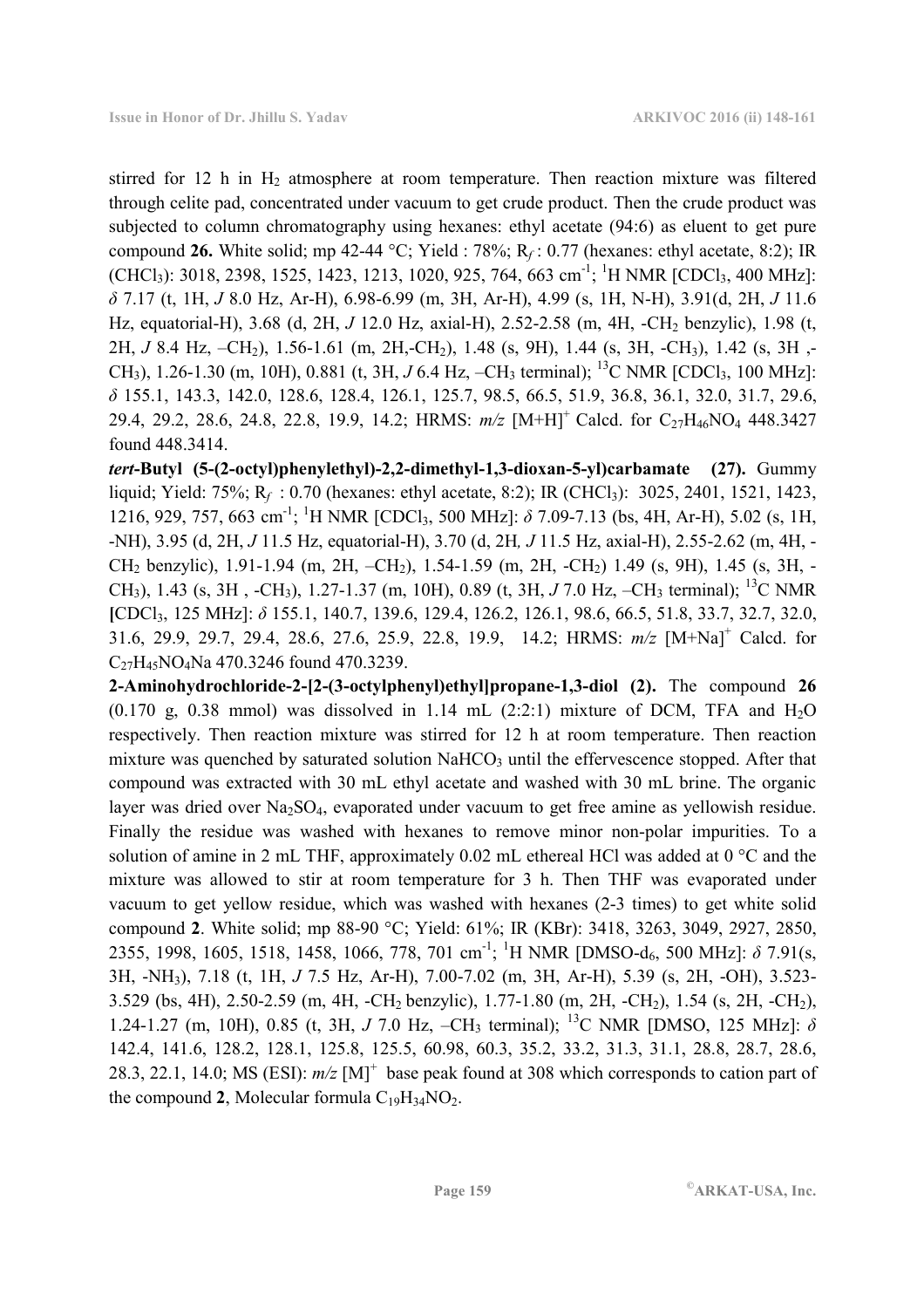**2-Aminohydrochloride-2-[2-(2-octylphenyl)ethyl]propane-1,3-diol (3).** White solid; mp 142- 144 °C; Yield: 68%; IR (KBr): 3390, 3281, 3039, 2920, 1602, 1510, 1458, 1058, 754 cm<sup>-1</sup>; <sup>1</sup>H NMR [DMSO, 500 MHz]: *δ* 7.93 (s, 3H, -NH3), 7.09-7.15 (m, 4H, Ar-H), 5.40 (s, 2H, -OH), 3.53-3.59 (m, 4H), 2.56-2.63 (m, 4H,-CH2), 1.72-1.75 (m, 2H,-CH2), 1.47-1.53 (m, 2H, -CH2), 1.25-1.31(m, 10H), 0.86 (t, 3H, *J* 7.0 Hz, –CH3 terminal); <sup>13</sup>C NMR [DMSO-d6, 125 MHz]: *δ* 140.1, 139.3, 129.1, 128.9, 126.0, 125.9, 61.0, 60.2, 32.9, 31.8, 31.3, 31.0, 29.1, 28.9, 28.7, 25.2, 22.1, 14.0; MS (ESI):  $m/z$  [M]<sup>+</sup> base peak found at 308 which corresponds to cation part of the compound  $3$ , Molecular formula  $C_{19}H_{34}NO_2$ .

# **Acknowledgements**

The authors thank DST New Delhi for funding toward the 400 MHz and 500 MHz NMR spectrometer to the Department of Chemistry, IIT Madras under the IRPHA scheme and ESI-MS facility under FIST program. S.R.B. is thankful to IIT-Madras for HTRA fellowship.

# **References**

- 1. Kappos, L.; Radue, E. W.; O'Connor, P.; Polman, C.; Hohlfeld, R.; Calabresi, P.; Selmaj, K.; Agoropoulou, C.; Leyk, M.; Zhang-Auberson, L.; Burtin, P.; *N*. *Engl. J. Med*. **2010**, *362*, 387-401. DOI: 10.1056/NEJMoa0909494 http://dx.doi.org/10.1056/NEJMoa0909494
- 2. Hopkins, C. R. *ACS Chem. Neurosci*. **2011**, *2*, 116-117. http://dx.doi.org/10.1021/cn100113g
- 3. Kalita, B.; Barua, N. C.; Bezbarua, M.; Bez, G. *Synlett* **2001**, 1411-1414. http://dx.doi.org/10.1055/s-2001-16776
- 4. Sugiyama, S.; Arai, S.; Kiriyama, M.; Ishii, K. *Chem. Pharm. Bull.* **2005**, *53*, 100-102. http://dx.doi.org/10.1248/cpb.53.100
- 5. Kiuchi, M.; Adachi, K.; Kohara, T.; Minoguchi, M.; Hanano, T.; Aoki, Y.; Mishina, T.; Arita, M.; Nakao, N.; Ohtsuki, M.; Hoshino, Y.; Teshima, K.; Chiba, K.; Sasaki, S.; Fujita, T. *J. Med. Chem.* **2000**, *43*, 2946-2961. http://dx.doi.org/10.1021/jm000173z
- 6. Seidel, G.; Laurich, D.; Fürstner, A. *J. Org. Chem.* **2004**, *69*, 3950-3952. http://dx.doi.org/10.1021/jo049885d
- 7. Adachi, K.; Kohara, T.; Nakao, N.; Arita, M.; Chiba, K.; Mishina, T.; Sasaki, S.; Fujita, T. *Bioorg. Med. Chem. Lett.* **1995**, *5*, 853-856. http://dx.doi.org/10.1016/0960-894X(95)00127-F
- 8. Kim, S.; Lee, H.; Lee, M.; Lee, T. *Synthesis* **2006**, 753-755. http://dx.doi.org/10.1055/s-2006-926342